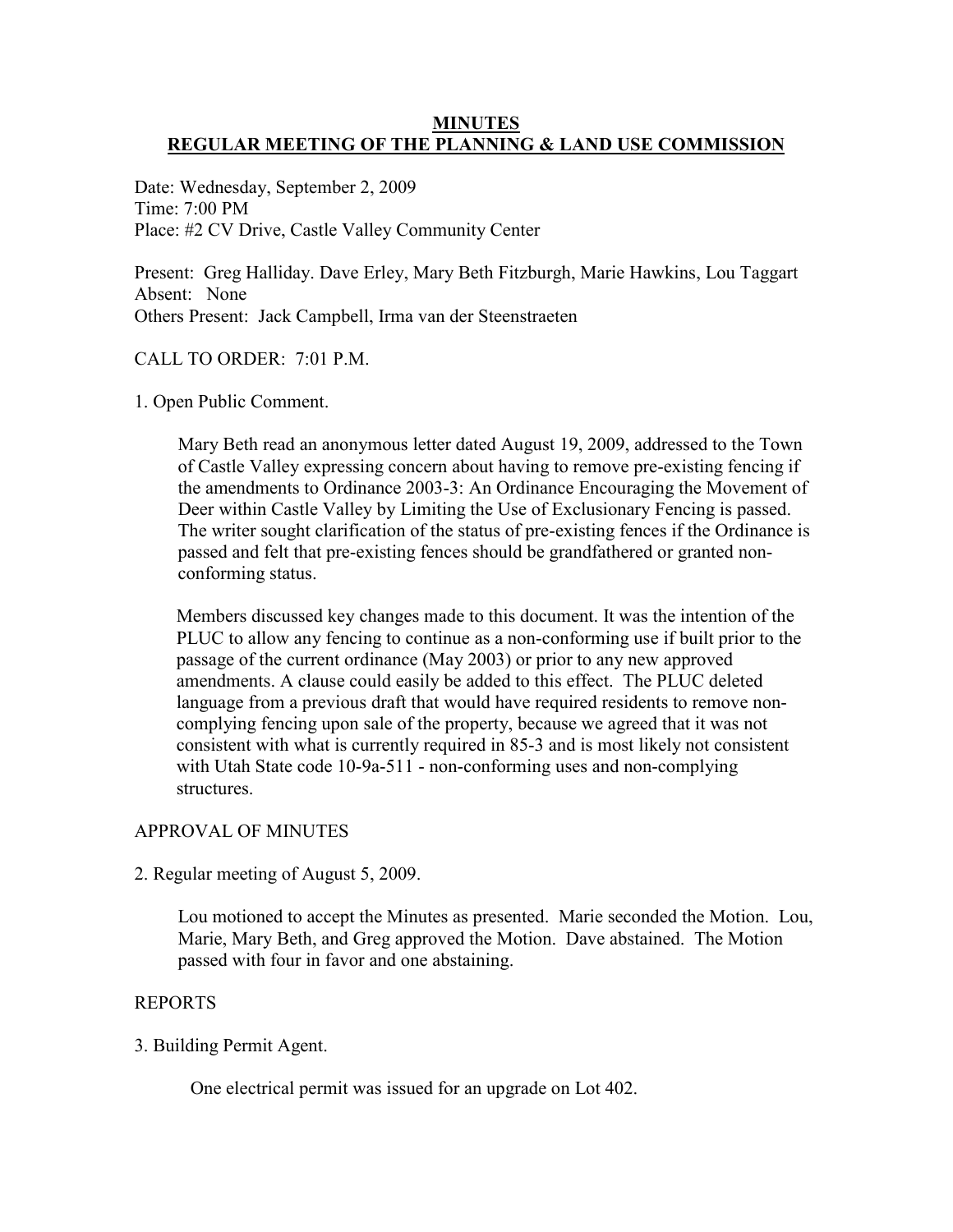#### NEW BUSINESS

## 4. Review of Non-Routine CUP Application for Lot 328.

Mary Beth presented the CUP application from Irma van der Steenstraeten for use of an accessory building in an art and design business. Mary Beth reviewed the size of the studio, the use of chemicals, presence of fire extinguisher, limit on number of cars visiting the studio, and signage permitted. The applicant agreed to the conditions required in 85-3 for Premises Conditional Use Permits.

Greg motioned to recommend approval of the CUP as presented to the Town Council. Lou seconded the Motion. Lou, Marie, Mary Beth, and Greg approved the Motion. Dave abstained. The Motion passed with four in favor and one abstaining.

### OLD BUSINESS

5. Discussion and possible action re: Ordinance 2006-3: A Resolution Establishing the Planning and Land Use Commission and Designating Land Use and Appeal Authorities (tabled).

Dave motioned to untable the discussion of Ordinance 2006-3: A Resolution Establishing the Planning and Land Use Commission and Designating Land Use and Appeal Authorities. Greg seconded the Motion. Lou, Marie, Mary Beth, Dave, and Greg approved the Motion. The Motion passed unanimously.

Mary Beth reviewed changes made to this Ordinance since the last meeting. Committee members clarified duplications in Sections 1 and 3 which designate a committee to nominate and interview potential PLUC members with final approval by the Town Council. Vacancies shall be filled by the Mayor, with the advice and consent of the Town Council. Language in Sections 18 and 20 was adjusted to make appointments of BOA members consistent with appointment of PLUC members as described in Sections 1 and 3.

Section 32 incorporates the outcome of the discussions from last month's meeting regarding standards for review of appeals. The standard of review is identified as "to the record" with notification that appellants may reapply to the Land Use Authority if new information might change its decision. Time periods were identified as calendar days or business days. Minor corrections and typos were corrected where noticed.

Members scheduled a Public Hearing for the October 7, 2009, PLUC meeting. Mary Beth will forward the Ordinance as corrected to current BOA members for feedback before the Hearing.

Dave motioned to retable Ordinance 2006-3 with agreed changes. Greg seconded